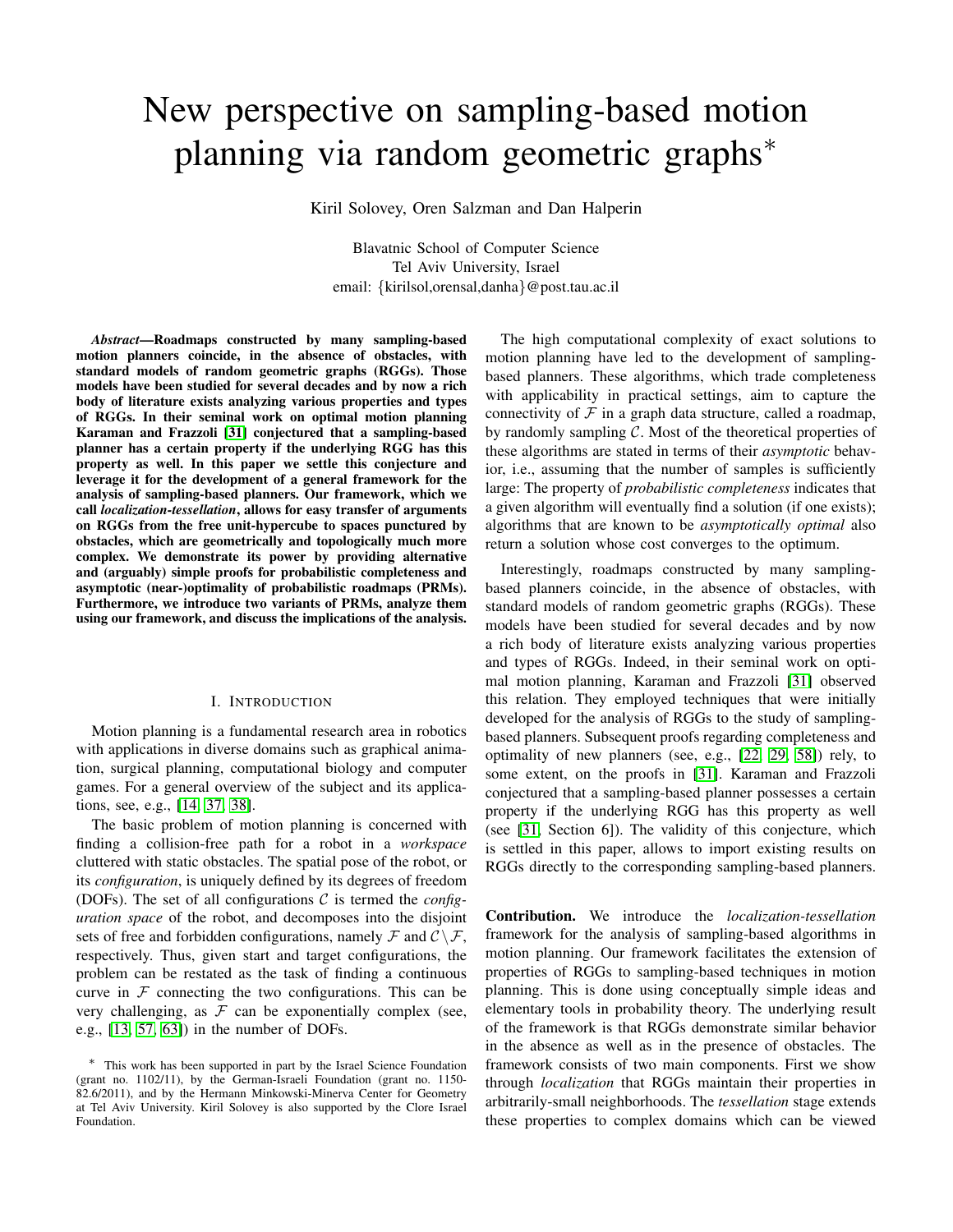as free spaces of motion-planning problems. Namely, the configuration space punctured by obstacles.

We demonstrate the power of the framework by providing conditions for probabilistic completeness and asymptotic (near-)optimality of Probabilistic Roadmaps (PRMs) [\[32\]](#page-9-5). Our proofs are (arguably) much simpler than the original proofs of Karaman and Frazzoli [\[31\]](#page-9-0).

Furthermore, we introduce two variants of PRMs called Soft-PRM and Embedded-PRM, which perform connections in a randomized fashion, and analyze them using our framework. Using Soft-PRMs we show that the standard PRM still maintains its favorable properties even when implemented using *approximate* nearest-neighbor search queries.

Organization. In Section [II](#page-1-0) we review related work. In Section [III](#page-2-0) we provide formal definitions of several types of RGGs and describe their properties, which will be employed by our localization-tessellation framework. In Section [IV](#page-2-1) we describe the *localization* component of the framework, that is, we show that RGGs maintain a wide range of their properties in arbitrarily-small neighborhoods. In Section [V](#page-3-0) we focus on the two specific properties of connectivity and bounded stretch and show that they hold in general domains via a *tessellation* argument. In Section [VI](#page-5-0) we make the transition to motion planning: we describe several planners—including the standard PRM—and study their asymptotic behavior using the framework. In Section [VII](#page-6-0) we show empirically that the theoretical results obtained by the framework also hold in practice and compare the Soft-PRM and PRM algorithms. We conclude the paper with a discussion and state several future research directions (Section [VIII\)](#page-7-0). Due to the lack of space, we provide the main proofs and omit proofs of lesser importance. Omitted proofs are found in the extended version of the paper [\[64\]](#page-10-1).

#### II. RELATED WORK

<span id="page-1-0"></span>We review related work in the area of sampling-based algorithms for motion planning and random geometric graphs.

# *A. Sampling-based motion planning*

Sampling-based algorithms, such as PRMs [\[32\]](#page-9-5), Expansive Space Trees (EST) [\[27\]](#page-8-4) and Rapidly-exploring Random Trees (RRT) [\[35\]](#page-9-6), as well as their many variants, have proven to be effective tools for motion planning. These algorithms, and others were shown to be probabilistically complete. While this is a desirable property of any algorithm, in certain applications stronger guarantees are required.

In recent years we have seen an increasing interest in *highquality*[1](#page-1-1) motion planning. The literature contains many examples of planners that are shown empirically to produce highquality paths (for a partial list see  $[4, 23, 40, 42, 56, 62, 67]$  $[4, 23, 40, 42, 56, 62, 67]$  $[4, 23, 40, 42, 56, 62, 67]$  $[4, 23, 40, 42, 56, 62, 67]$  $[4, 23, 40, 42, 56, 62, 67]$  $[4, 23, 40, 42, 56, 62, 67]$  $[4, 23, 40, 42, 56, 62, 67]$ ). Unfortunately, they are not backed by rigorous proofs pertaining to the quality of the solution produced by the algorithm. A complementary work proves that in certain settings RRT can produce paths of arbitrarily-poor quality [\[47\]](#page-9-10).

In their seminal work, Karaman and Frazzoli [\[31\]](#page-9-0) develop the first rigorous analysis of quality in the setting of samplingbased motion planning: They provide conditions under which existing planners are not asymptotically optimal. More importantly, they introduce two new variants of RRT and PRM, termed RRT\* and PRM\*, which are shown to be asymptotically optimal, under the right choice of parameters. Following this exposition, several asymptotically-optimal algorithms have emerged (see e.g., [\[3,](#page-8-7) [6,](#page-8-8) [22,](#page-8-2) [29,](#page-8-3) [59\]](#page-9-11)). To reduce the running time of such algorithms several asymptotically *near* optimal planners have been suggested, which trade the quality of the solution with speed of computation (see e.g., [\[16,](#page-8-9) [41,](#page-9-12) [58,](#page-9-4) [60\]](#page-9-13)).

Although the focus of this paper is on the simplified "geometric" setting of motion planning, we mention that some planners can cope with more complex robotic systems in which uncertainty and physical constraints come into play (see, e.g., [\[30,](#page-8-10) [36,](#page-9-14) [39,](#page-9-15) [55,](#page-9-16) [65,](#page-10-4) [70,](#page-10-5) [71\]](#page-10-6)). Some of these planners can also produce high-quality paths.

# *B. Random geometric graphs*

The study of random geometric graphs (RGGs) was initiated by Gilbert [\[24\]](#page-8-11) who considered the following model: a collection of points is sampled at random in a given subspace of  $\mathbb{R}^d$ , and a graph is formed by drawing edges between points that are closer than a given  $r > 0$ , called the *connection radius*.

An immediate question that follows is for which values of  $r$  the graph is connected (with high probability). Several works have addressed this question and showed that it is both necessary and sufficient that the connection radius will be proportional to  $\left(\frac{\log n}{n}\right)^{1/d}$ , where *n* is the number of points and the points are sampled from the unit hypercube  $[0, 1]$ <sup>d</sup> (see, e.g., [\[5,](#page-8-12) [34,](#page-9-17) [48\]](#page-9-18)). Penrose [\[49\]](#page-9-19) established that connectivity occurs approximately when the graph has no isolated vertices. The monograph [\[50\]](#page-9-20) of the same author on this subject studies many more properties of RGGs, including vertex degree, clique size and coloring. The reader is also referred to a survey on the subject by Walters [\[69\]](#page-10-7).

In recent years RGGs have attracted much attention as a tool for modeling large-scale communication networks, and in particular sensor networks: the vertices of the graph represent sensors and an edge is drawn between two sensors that are in the communication range. Gupta and Kumar used this analogy in order to deduce the transmission power necessary for the network to be connected [\[25\]](#page-8-13). An important parameter that arises in this context is the number of transmitters a message has to traverse in order to establish a broadcast between two given transmitters. Several works have established that this parameter is proportional to the Euclidean distance between the two nodes (see, e.g., [\[11,](#page-8-14) [15,](#page-8-15) [18,](#page-8-16) [20,](#page-8-17) [44,](#page-9-21) [46\]](#page-9-22)).

Various alternative connection strategies for RGGs have been proposed over the years, the most studied of which is the k-nearest model (see, e.g., [\[8,](#page-8-18) [9,](#page-8-19) [72\]](#page-10-8)). More complex models assign edges between vertices in a randomized fashion (see,

<span id="page-1-1"></span><sup>&</sup>lt;sup>1</sup>Quality can be measured in terms of length, clearance, smoothness, energy, to mention a few criteria. However, in this paper we will restrict our focus to the standard length measure.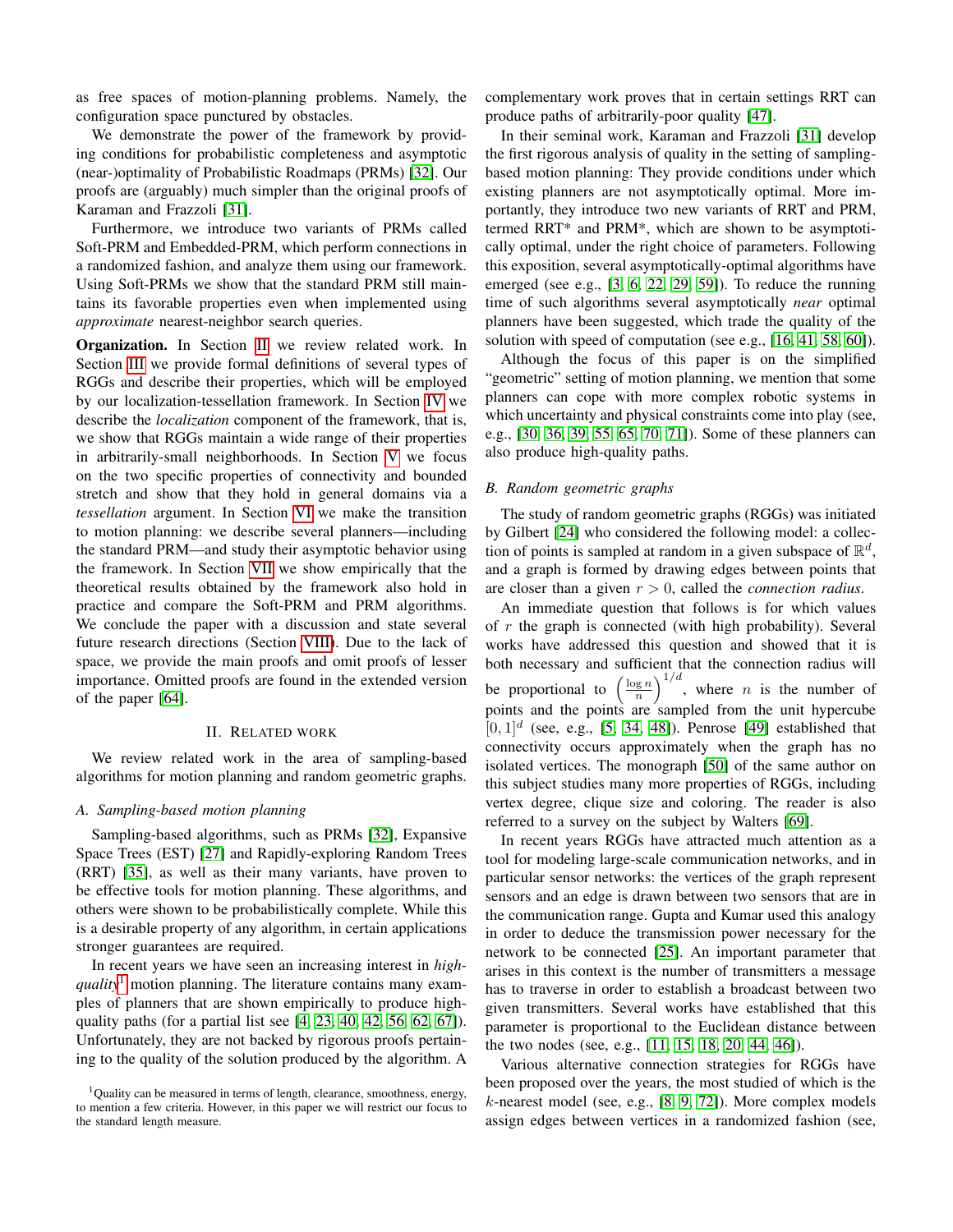e.g., [\[12,](#page-8-20) [21,](#page-8-21) [51\]](#page-9-23)). Some models introduce an ordering on the sampled points (see, e.g., [\[1,](#page-8-22) [52,](#page-9-24) [53,](#page-9-25) [61,](#page-9-26) [68\]](#page-10-9)) which results in a directed graph that resembles the RRT tree [\[35\]](#page-9-6).

#### III. PRELIMINARIES

<span id="page-2-0"></span>We describe several models of random geometric graphs (RGGs) and mention useful properties that will be used throughout the paper. When possible, we follow the notation and conventions in the standard literature of RGGs (see, e.g., [\[50\]](#page-9-20)). Let  $\mathcal{X}_n = \{X_1, \ldots, X_n\}$  be *n* points chosen independently and uniformly at random from the Euclidean d-dimensional cube  $[0, 1]^d$ . We assume that the dimension d of the domain is fixed and greater than one. Let  $||x - y||_2$ denote the Euclidean distance between two points  $x, y \in \mathbb{R}^d$ and  $\theta_d$  denote the Lebesgue measure of the unit ball in  $\mathbb{R}^d$ . Finally, denote by  $\mathcal{B}_r(x)$  be the d-dimensional ball of radius  $r > 0$  centered at  $x \in \mathbb{R}^d$  and  $\mathcal{B}_r(\Gamma) = \bigcup_{x \in \Gamma} \mathcal{B}_r(x)$  for any  $\Gamma \subseteq \mathbb{R}^d$ . Similarly, given a curve  $\sigma : [0,1] \to \mathbb{R}^d$  denote  $\mathcal{B}_r(\sigma) = \bigcup_{\tau \in [0,1]} \mathcal{B}_r(\sigma(\tau)).$ 

Throughout the paper we will use the standard notation for asymptotic bounds: Let  $f = f(n)$ ,  $g = g(n)$  be two functions. The notation  $f = \omega(g)$  indicates that  $\lim_{n\to\infty} f/g \to \infty$ , and  $f = o(g)$  indicates that  $\lim_{n \to \infty} f/g \to 0$ . Let  $A_1, A_2, \dots$  be random variables in some probability space and let  $B$  be an event depending on  $A_n$ . We say that  $B$  occurs *almost surely* (a.s., in short) if  $\lim_{n\to\infty} \Pr[B(A_n)] = 1$ .

<span id="page-2-2"></span>**Definition 1** [\[50\]](#page-9-20). Given  $r_n \in \mathbb{R}^+$ , the *random geometric graph* (RGG)  $\mathcal{G}^{\text{disk}}(\mathcal{X}_n; r_n)$  is an undirected graph with the vertex set  $\mathcal{X}_n$ . For any two given vertices  $x, y \in \mathcal{X}_n$  the graph contains the edge  $(x, y)$  if  $||x - y||_2 \le r_n$ .

We use the term RGG to refer both to the family of random geometric graphs and to the specific model described in Def. [1.](#page-2-2) This slight abuse of notation is introduced to be consistent with existing literature and the exact meaning of RGG will be clear from the context.

The following model is a generalization of RGGs. Here a pair of vertices are connected by an edge with a probability that depends on the length of the edge.

**Definition 2** [\[51\]](#page-9-23). Let  $r_n \in \mathbb{R}^+$ , and let  $\phi_n$  be a probability measure over  $[0, r_n]$ . The *soft* random geometric graph (SRGG)  $\mathcal{G}^{\text{soft}}(\mathcal{X}_n; r_n; \phi_n)$  is an undirected graph with the vertex set  $\mathcal{X}_n$ . Denote by E the edge set of this graph. For any pair of vertices  $x, y \in \mathcal{X}_n$ , the following holds independently:

$$
\Pr[(x, y) \in E] = \begin{cases} 0 & \text{if } ||x - y||_2 > r_n, \\ \phi_n(||x - y||_2) & \text{otherwise.} \end{cases}
$$

The following model can be viewed as a special case of SRGG where  $r_n = \infty$  and  $\phi_n$  is constant.

Definition 3 [\[21\]](#page-8-21). The randomly-*embedded* geometric graph (REGG)  $\mathcal{G}^{\text{embed}}(\mathcal{X}_n; p_n)$  is an undirected graph with the vertex set  $\mathcal{X}_n$ . For every two distinct vertices  $x, y \in \mathcal{X}_n$ , the graph contains the edge  $(x, y)$  with probability  $p_n$ , and independently from the other edges.

#### <span id="page-2-4"></span>*A. Connectivity*

We mention two results related to the connectivity of the RGG and SRGG models.

<span id="page-2-3"></span>**Theorem 1** [\[12\]](#page-8-20). Let  $\mathcal{G}_n = \mathcal{G}^{\text{disk}}(\mathcal{X}_n, r_n)$  and  $r_n =$  $\gamma\left(\frac{\log n}{n}\right)^{1/d}$ . Then  $G_n$  is disconnected a.s. if  $\gamma < \gamma^*$ , and *connected a.s. if*  $\gamma > \gamma^*$ *, where*  $\gamma^* = 2(2d\theta_d)^{-1/d}$ *.* 

The following theorem follows from [\[51,](#page-9-23) Theorem 2.3]. The proof is technical and omitted due to lack of space.

<span id="page-2-7"></span>**Theorem 2.** Let  $\mathcal{G}_n = \mathcal{G}^{\text{soft}}(\mathcal{X}_n; r_n; \phi_n)$  and  $r_n =$  $\gamma\left(\frac{\log n}{n}\right)^{1/d}$ *. Set*  $\gamma = \alpha \gamma^*$  for any  $\alpha \geqslant (d+1)^{1/d}$ *, and define*  $\phi_n(z) = 1 - z/r_n$ , for any  $z \in \mathbb{R}^+$ . Then  $\mathcal{G}_n$  is connected a.s.

## <span id="page-2-5"></span>*B. Bounded stretch*

Let G be a graph whose vertices are embedded in  $\mathbb{R}^d$ . For every two vertices  $x, y \in \mathcal{G}$  denote their *weighted graph distance*, i.e., the sum of lengths of the shortest path from x to y, by dist( $\mathcal{G}, x, y$ ). Throughout the paper we will use the term *stretch* to denote the ratio between  $dist(G, x, y)$  and the length of the shortest path between  $x, y$  in the domain in which the graph is embedded. For instance, if this domain is convex, then for every  $x, y \in \mathcal{G}$  the stretch is defined to be  $dist(\mathcal{G}, x, y)/||x - y||_2.$ 

<span id="page-2-8"></span>**Theorem 3** [\[20\]](#page-8-17). Let  $\mathcal{G}_n = \mathcal{G}^{\text{disk}}(\mathcal{X}_n; r_n)$  with  $r_n =$  $\gamma\left(\frac{\log n}{n}\right)^{1/d}$  where  $\gamma > \gamma^*$  (see Theorem [1\)](#page-2-3). Then there exists *a constant* ζ *such that for every two vertices* x, y *in the same connected component of*  $\mathcal{G}_n$ *, with*  $||x - y||_2 = \omega(r_n)$ *, it holds that* dist( $\mathcal{G}_n$ , x, y) *is at most*  $\zeta \|x - y\|_2$  *a.s.* 

<span id="page-2-9"></span>**Theorem 4** [\[21\]](#page-8-21). Let  $\mathcal{G}_n = \mathcal{G}^{\text{embed}}(\mathcal{X}_n; p_n)$  and  $p_n =$  $\omega\left(\frac{\log^d n}{n}\right)$ . Then for every two vertices  $x, y \in \mathcal{X}_n$  it holds *that* dist $(\mathcal{G}_n, x, y)$  *is at most*  $||x - y||_2 + o(1)$  *a.s.* 

#### <span id="page-2-1"></span>IV. LOCALIZATION OF MONOTONE PROPERTIES OF RGGS

In this section we discuss graph properties and their asymptotic behavior, when focusing on a subset of the domain  $[0, 1]^d$ . A property A is *monotone* if for every  $G = (V, E)$  and  $H =$  $(V, E')$  such that  $E \subseteq E'$ , it holds that  $G \in \mathcal{A} \implies H \in \mathcal{A}$ . Note that connectivity (Section [III-A\)](#page-2-4) and bounded stretch (Section [III-B\)](#page-2-5) are monotone. $<sup>2</sup>$  $<sup>2</sup>$  $<sup>2</sup>$ </sup>

**Definition 4.** Let  $\mathcal{G} = (X, E)$  be a graph embedded in  $[0, 1]^d$ , i.e., the vertices of X represent points in  $[0, 1]^d$  and edges represent straight-line paths between the corresponding vertices. Given  $\Gamma \subset [0,1]^d$  we denote by  $\mathcal{G}(\Gamma)$  the graph obtained from the intersection of  $G$  and  $\Gamma$ . This graph consists of the vertex set  $X \cap \Gamma$  and all the edges in E that are fully contained in Γ.

**Definition 5.** Let  $\mathcal{G}_n$  be an RGG, SRGG or an REGG, defined over the vertex set  $\mathcal{X}_n$ . Then  $\mathcal{G}_n$  is *localizable* for a property  $\mathcal A$ 

<span id="page-2-6"></span><sup>&</sup>lt;sup>2</sup> Additional examples of monotone properties for a graph  $G$  are:  $G$  is Hamiltonian,  $G$  contains a clique of size  $t$ ,  $G$  is not planar, the clique number of  $G$  is larger than that of its complement, the diameter of  $G$  is at most  $s$ , etc.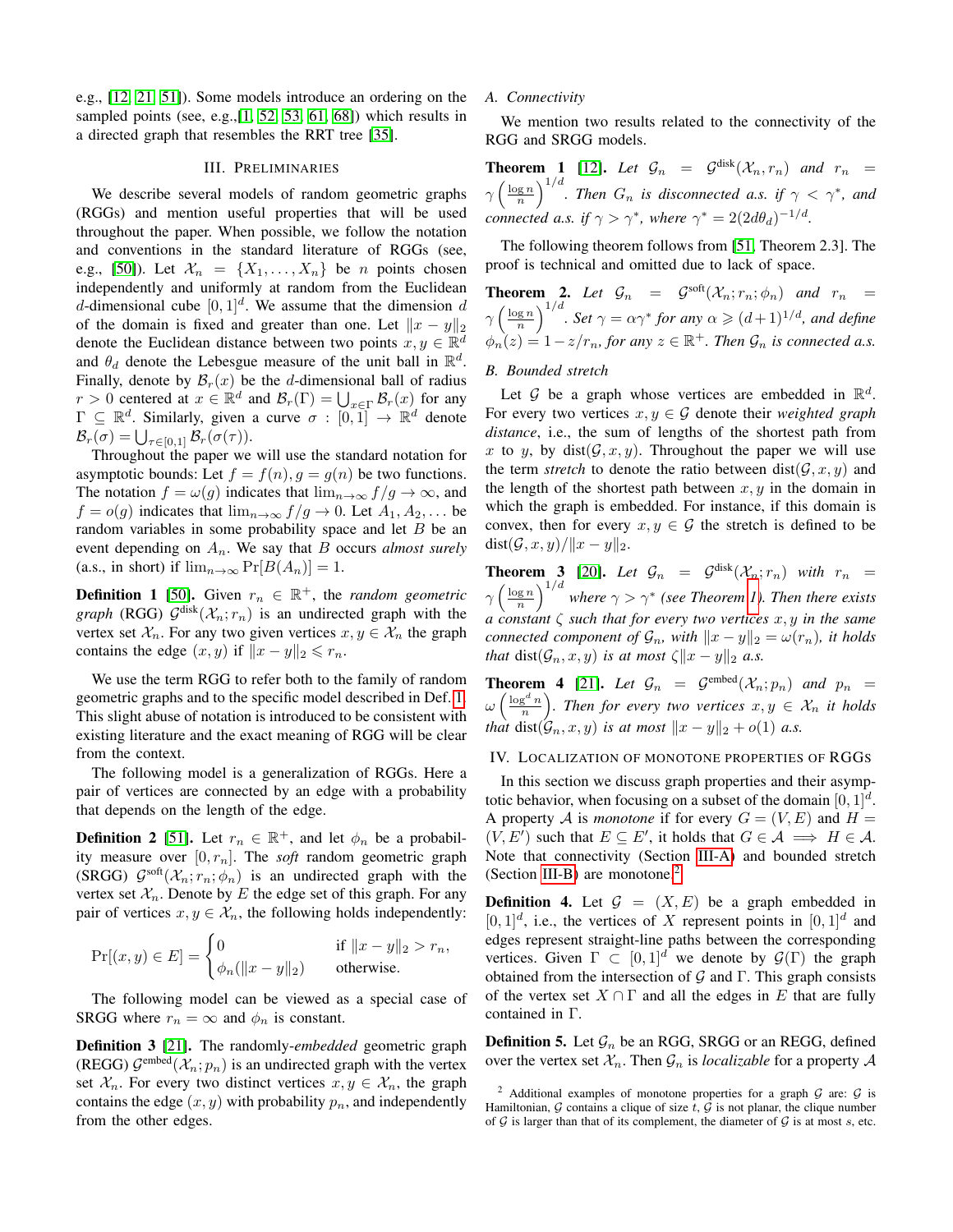if for every constant  $0 < \varepsilon \leq 1$  and every *d*-dimensional axisaligned cube  $B_{\varepsilon} \subseteq [0, 1]^d$  with side length of  $\varepsilon$  it holds that  $\mathcal{G}_n(B_\varepsilon) \in \mathcal{A}$  a.s.

<span id="page-3-1"></span>**Lemma 1.** Let A be a monotone property and  $\gamma_A$  some  $constant$ . Let  $\mathcal{G}_n = \mathcal{G}^{\text{disk}}(\mathcal{X}_n;r_n)$  be an RGG such that  $\mathcal{G}_n \in \mathcal{A}$ *a.s., for every*  $r_n = \gamma \left(\frac{\log n}{n}\right)^{1/d}$ , where  $\gamma > \gamma_{\mathcal{A}}$ . Then  $\mathcal{G}_n$  is *localizable for* A*.*

*Proof:* For simplicity of presentation, we will use the notation G to refer to  $\mathcal{G}^{\text{disk}}$  throughout the proof. Recall that  $\mathcal{X}_n$ is a collection of  $n$  points chosen independently and uniformly at random from  $[0,1]^d$ . We will also use  $\mathcal{Y}_m^{\varepsilon} = \{Y_1, \ldots, Y_m\}$ to denote a collection of  $m$  points chosen independently and uniformly at random from  $B_{\varepsilon}$ . Without loss of generality, assume that  $B_{\varepsilon} = [0, \varepsilon]^d$ .

Observe that there exists a constant  $\alpha > 1$  independent of n such that  $\mathcal{G}(\mathcal{X}_n; r'_n) \in \mathcal{A}$  a.s., where  $r_n = \alpha r'_n$ . The role of  $\alpha$ is purely technical and will become clear shortly. Now,

$$
\Pr[\mathcal{G}(\mathcal{X}_n \cap B_\varepsilon; r_n) \notin \mathcal{A}] = \Pr[\mathcal{G}(\mathcal{X}_n \cap B_\varepsilon; \alpha r_n') \notin \mathcal{A}]
$$
  
= 
$$
\sum_{m=0}^n \Pr[\mathcal{G}(\mathcal{X}_n \cap B_\varepsilon; \alpha r_n') \notin \mathcal{A} | |\mathcal{X}_n \cap B_\varepsilon| = m]
$$
  
• 
$$
\Pr[|\mathcal{X}_n \cap B_\varepsilon| = m]
$$
  
= 
$$
\sum_{m=0}^n \Pr[\mathcal{G}(\mathcal{Y}_m^{\varepsilon}; \alpha r_n') \notin \mathcal{A}] \cdot \Pr[|\mathcal{X}_n \cap B_\varepsilon| = m].
$$

Denote

$$
\sigma(i,j) = \sum_{m=i}^{j} \Pr\left[\mathcal{G}\left(\mathcal{Y}_{m}^{\varepsilon}; \alpha r_{n}'\right) \notin \mathcal{A}\right] \cdot \Pr\left[\left|\mathcal{X}_{n} \cap B_{\varepsilon}\right| = m\right],
$$

and by definition we have that for  $1 \leq \ell \leq n$ 

$$
\Pr\left[\mathcal{G}(\mathcal{X}_n \cap B_{\varepsilon}; \alpha r'_n) \notin \mathcal{A}\right] = \sigma(0, n) = \sigma(0, \ell - 1) + \sigma(\ell, n).
$$

We show that for  $\ell = \alpha^{-d} \varepsilon^d n$  both  $\lim_{n \to \infty} \sigma(0, \ell - 1) = 0$ and  $\lim_{n\to\infty} \sigma(\ell, n) = 0$  which will conclude the proof of the lemma (for simplicity we assume that  $\ell \in \mathbb{N}$ ). We start with the former expression:

$$
\sigma(0, \ell - 1) = \sum_{m=0}^{\ell-1} \Pr\left[\mathcal{G}(\mathcal{Y}_m^{\varepsilon}; \alpha r_n') \notin \mathcal{A}\right] \cdot \Pr\left[|\mathcal{X}_n \cap B_{\varepsilon}| = m\right]
$$
  
\$\leqslant \sum\_{m=0}^{\ell-1} \Pr\left[|\mathcal{X}\_n \cap B\_{\varepsilon}| = m\right] = \Pr\left[|\mathcal{X}\_n \cap B\_{\varepsilon}| < \ell\right]\$  
= \Pr\left[|\mathcal{X}\_n \cap B\_{\varepsilon}| < \alpha^{-d} \mathbb{E}[|\mathcal{X}\_n \cap B\_{\varepsilon}|]\right] \newline \leqslant \exp\left\{-n\varepsilon^d (1 - \alpha^{-d})^2\right\}.

The last inequality follows from the *Chernoff inequality* (see, e.g., [\[17,](#page-8-23) Theorem 1.1]), the application of which is made possible due to the  $\alpha^{-d}$  factor.

We now focus on showing that  $\lim_{n\to\infty} \sigma(\ell, n) = 0$ . For any two integers  $n, m$  such that  $\ell \leq m \leq n$  we have that

$$
\Pr[\mathcal{G}(\mathcal{Y}_m^{\varepsilon}; \alpha r'_n) \notin \mathcal{A}] \stackrel{(1)}{=} \Pr[\mathcal{G}(\mathcal{X}_m; \alpha \varepsilon^{-1} r'_n) \notin \mathcal{A}]
$$

$$
\stackrel{(2)}{\leq} \Pr[\mathcal{G}(\mathcal{X}_m; r'_m) \notin \mathcal{A}].
$$

where the transitions are made possible due to (1) a scaling of the graph from  $[0, \varepsilon]^d$  to  $[0, 1]^d$ ; (2) the monotonicity of A and the fact that  $r'_m \leq \frac{\alpha}{\varepsilon} r'_n$ . To show that indeed  $r'_m \leq \frac{\alpha}{\varepsilon} r'_n$ , note that  $\alpha \varepsilon^{-1} > 1$  and that  $\lim_{n \to \infty} r'_n = 0$ . Thus,

$$
r'_m \leqslant r'_\ell = \alpha^{-1} r_n = \alpha^{-1} \gamma \left( \frac{\log \alpha^{-d} \varepsilon^d n}{\alpha^{-d} \varepsilon^d n} \right)^{1/d}
$$
  
=  $\varepsilon^{-1} \gamma \left( \frac{\log \alpha^{-d} \varepsilon^d n}{n} \right)^{1/d} \leqslant \varepsilon^{-1} \gamma \left( \frac{\log n}{n} \right)^{1/d} = \frac{\alpha}{\varepsilon} r'_n.$ 

Furthermore, set  $m^* = \text{argmax}_{m \in [\ell,n]} (\Pr[\mathcal{G}(\mathcal{X}_m, r_m')] \notin \mathcal{A}]).$ It follows that

$$
\sigma(\ell, n) = \sum_{m=\ell}^{n} \Pr\left[\mathcal{G}\left(\mathcal{Y}_{m}^{\varepsilon}; \alpha r_{n}'\right) \notin \mathcal{A}\right] \cdot \Pr\left[\left|\mathcal{X}_{n} \cap B_{\varepsilon}\right| = m\right]
$$
  

$$
\leqslant \sum_{m=\ell}^{n} \Pr\left[\mathcal{G}(\mathcal{X}_{m}, r_{m}') \notin \mathcal{A}\right] \cdot \Pr\left[\left|\mathcal{X}_{n} \cap B_{\varepsilon}\right| = m\right]
$$
  

$$
\leqslant \Pr\left[\mathcal{G}(\mathcal{X}_{m^{*}}, r_{m^{*}}') \notin \mathcal{A}\right] \sum_{m=\ell}^{n} \Pr\left[\left|\mathcal{X}_{n} \cap B_{\varepsilon}\right| = m\right]
$$
  

$$
= \Pr\left[\mathcal{G}(\mathcal{X}_{m^{*}}, r_{m^{*}}') \notin \mathcal{A}\right] \cdot \Pr\left[\left|\mathcal{X}_{n} \cap B_{\varepsilon}\right| \geqslant \ell\right]
$$
  

$$
\leqslant \Pr\left[\mathcal{G}(\mathcal{X}_{m^{*}}, r_{m^{*}}') \notin \mathcal{A}\right].
$$

Note that  $\lim_{n\to\infty} \Pr \left[ \mathcal{G}(\mathcal{X}_{m^*}, r'_{m^*}) \notin \mathcal{A} \right] = 0$ , which concludes the proof.

The following are the SRGG and REGG equivalents of Lemma [1.](#page-3-1) The proofs are very similar to that of the previous lemma, and are omitted due to lack of space.

**Lemma 2.** Let A be a monotone property and let  $\mathcal{G}_n$  =  $\mathcal{G}^{\text{soft}}(\mathcal{X}_n; r_n; \phi_n)$  *be an SRGG such that*  $\mathcal{G}_n \in \mathcal{A}$  *a.s., where*  $r_n, \phi_n$  *are as defined in Theorem [2.](#page-2-7) Then*  $\mathcal{G}_n$  *is localizable for* A*.*

<span id="page-3-2"></span>**Lemma 3.** Let A be a monotone property and let  $\mathcal{G}_n$  =  $G^{\text{embed}}(\mathcal{X}_n; p_n)$  *be an REGG such that*  $\mathcal{G}_n \in \mathcal{A}$  *a.s., where*  $p_n$ *is non-decreasing. Then*  $\mathcal{G}_n$  *is localizable for* A.

# <span id="page-3-0"></span>V. PROPERTIES OF RGGS IN GENERAL DOMAINS VIA TESSELLATION

In the previous section we considered three models of RGGs defined over the *convex* domain  $[0, 1]^d$ . We discussed the necessary conditions such that random graphs will be localizable for any monotone property  $A$ . In this section we consider the specific monotone properties of *connectivity* and *bounded stretch* for general domains.

A region  $\Gamma \subset [0,1]^d$  is said to be *ρ-safe* for some  $\rho > 0$ if  $\mathcal{B}_{\rho}(\Gamma) \subset [0,1]^d$ , namely if the Minkowski sum of  $\Gamma$  with a ball of radius  $\rho$  is contained in  $[0, 1]^d$ .

#### *A. Connectivity*

Denote by  $A_{\text{conn}}$  the connectivity property. We show that for any random graph  $\mathcal{G}_n$  which is an RGG, SRGG or REGG that is localizable for  $\mathcal{A}_{conn}$  it also holds that  $\mathcal{G}_n$  is connected over any  $\rho$ -safe region  $\Gamma \subset [0,1]^d$ . Note that we make no additional assumptions on  $\Gamma$  in this section.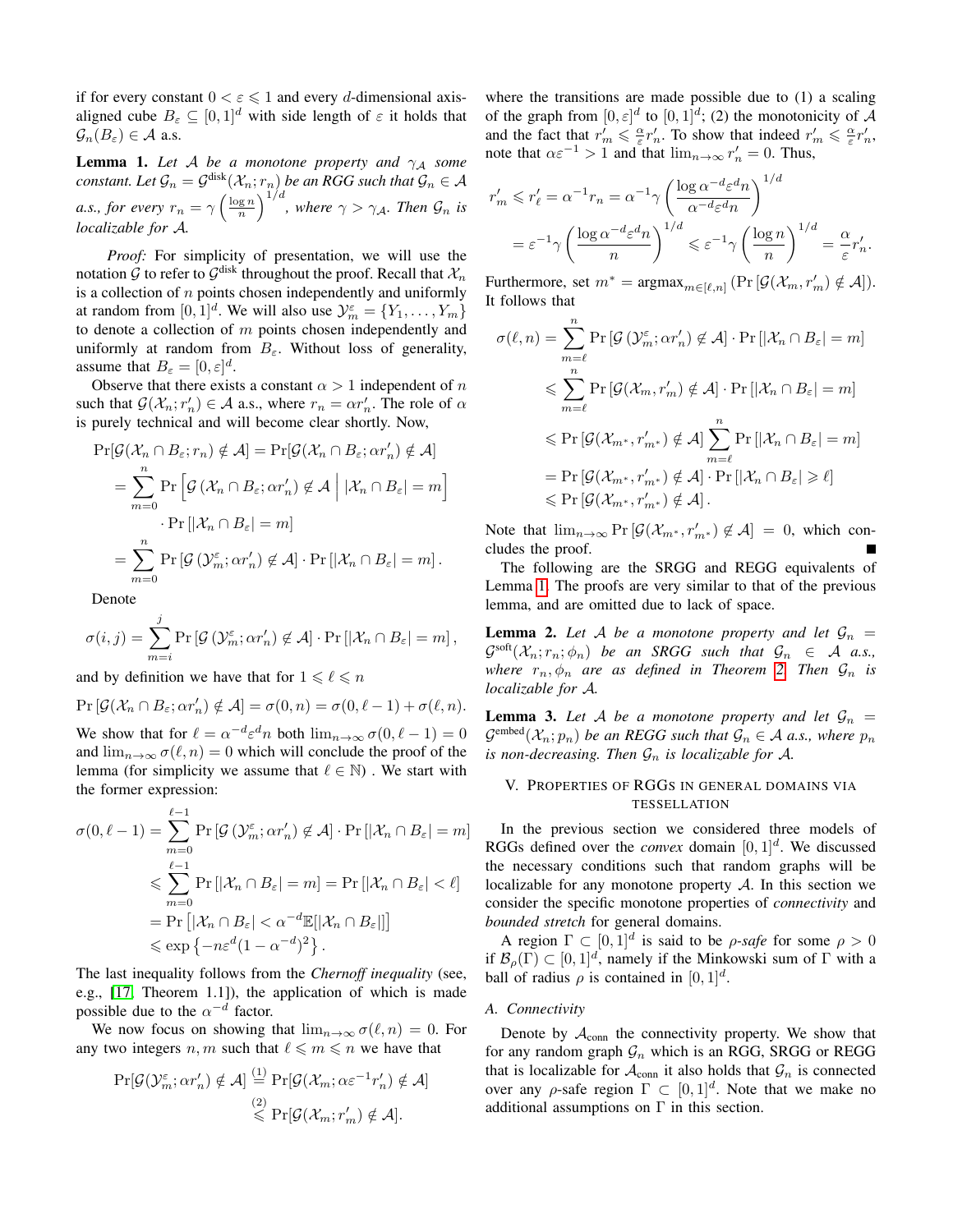<span id="page-4-0"></span>**Theorem 5.** Let  $\Gamma \subset [0,1]^d$  be a *ρ*-safe region for some *constant*  $\rho > 0$  *independent of n and let*  $\mathcal{G}_n$  *be a random graph that is localizable for*  $\mathcal{A}_{conn}$ *. Then any two points*  $x, y \in \Gamma \cap \mathcal{X}_n$ *that lie in the same connected component of* Γ *are connected in*  $\mathcal{G}_n(\mathcal{B}_\rho(\Gamma))$  *a.s..* 

In the proof of Theorem [5](#page-4-0) we will place two partiallyoverlapping grids over  $\Gamma$  and use the localization of  $\mathcal{G}_n$  in each grid cell (see Fig. [1\)](#page-4-1). We now proceed to define the grids and state several of their properties which, in turn, will allow us to formally prove Theorem [5.](#page-4-0)

Let  $\mathbb{H}_{\varepsilon}$  be a grid partition of  $[0,1]^d$  into axis-aligned hypercubes with side length of  $\varepsilon = \frac{2}{3}$  $\frac{2}{3\sqrt{d}}\rho$ . Furthermore, denote by  $\mathbb{H}_{\varepsilon}(\Gamma)$  the subset of cells of  $\mathbb{H}_{\varepsilon}$  whose intersection with  $\Gamma$  is non-empty. Namely,  $\mathbb{H}_{\varepsilon}(\Gamma) = \{ H \in \mathbb{H}_{\varepsilon} \mid H \cap \Gamma \neq \emptyset \}$ . Let  $\tilde{\mathbb{H}}_{\varepsilon}$ be a grid partition of  $[0, 1]^d$  into axis-aligned hypercubes with side length of  $\varepsilon$  obtained by shifting  $\mathbb{H}_{\varepsilon}$  by  $\varepsilon/2$  along every axis and let  $\mathbb{H}_{\varepsilon}(\Gamma) = \{ H \in \mathbb{H}_{\varepsilon} \mid H \cap \mathbb{H}_{\varepsilon}(\Gamma) \neq \emptyset \}$ . We have the following claim.

<span id="page-4-2"></span>**Claim 1.** Let  $H \in \mathbb{H}_{\varepsilon}(\Gamma) \cup \tilde{\mathbb{H}}_{\varepsilon}(\Gamma)$ . Then  $H \subset \mathcal{B}_{\rho}(\Gamma)$ .

We introduce some more terminology. Every two cells  $H, H' \in \mathbb{H}_{\epsilon}(\Gamma)$  are called *neighbors* if they share a  $(d-1)$ -dimensional face. We now consider a refinement of each grid cell H of  $\mathbb{H}_{\varepsilon}(\Gamma)$  (or of  $\tilde{\mathbb{H}}_{\varepsilon}(\Gamma)$ ) into  $2^d$  sub-cells obtained by splitting  $H$  by two along each axis through the middle point of  $H$ . This induces the set of (refined) grid cells  $\mathbb{H}_{\varepsilon/2}(\Gamma)$  (or  $\tilde{\mathbb{H}}_{\varepsilon/2}(\Gamma)$ , respectively). Note that the number of cells in  $\mathbb{H}_{\varepsilon/2}(\Gamma)$  and  $\mathbb{\tilde{H}}_{\varepsilon/2}(\Gamma)$  is fixed for the given  $d, \rho, \Gamma$ , and does not depend on  $n$ .

<span id="page-4-3"></span>**Claim 2.** Let  $H \in \mathbb{H}_{\varepsilon}(\Gamma) \cup \tilde{\mathbb{H}}_{\varepsilon}(\Gamma)$ . Then  $\mathcal{X}_n \cap H \neq \emptyset$ , a.s..

We are ready for the main proof.

*Proof (Theorem [5\)](#page-4-0):* Recall that  $G_n$  is localizable for  $\mathcal{A}_{conn}$ . As  $\bigcup_{H \in \mathbb{H}_{\varepsilon}(\Gamma)} \subset \mathcal{B}_{\rho}(\Gamma)$ , and since x and y are in the same connected component of  $\Gamma$ , there exists a sequence of hypercubes  $H_1, \ldots, H_k \in \mathbb{H}_{\varepsilon}(\Gamma)$  such that (i)  $x \in H_1$ , (ii)  $y \in H_k$  and (iii)  $H_i$  and  $H_{i+1}$  are neighbors for  $1 \leq i \leq k$ . By Claim [1](#page-4-2) each  $H_i$  is contained in  $\mathcal{B}_{\rho}(\Gamma)$ .

Claim [2](#page-4-3) ensures, using the fact that  $\Gamma$  is  $\rho$ -safe, that each  $H_i$ contains a vertex of  $\mathcal{G}_n$  a.s. Let  $x = x_1, \ldots, x_k = y$  denote such a set of vertices where  $x_i \in H_i$ . We will show (using the localization of monotone properties) that  $x_i$  and  $x_{i+1}$  are connected in  $\mathcal{G}_n(\mathcal{B}_\rho(\Gamma))$  which will conclude our proof.

Let  $\tilde{H} \in \tilde{\mathbb{H}}_{\varepsilon}(\Gamma)$  be a hypercube that intersects both  $H_i$ and  $H_{i+1}$  (there are always  $2^{d-1}$  such hypercubes). By Claim [2,](#page-4-3) both  $H \cap H_i$  and  $H \cap H_{i+1}$  contain a vertex of  $\mathcal{G}_n$ a.s., since both of these intersection represent hypercubes in  $\mathbb{H}_{\varepsilon/2}(\Gamma)$ . Let  $z_i$  and  $z_{i+1}$  be these vertices, respectively (see Fig. [2\)](#page-4-4).

Now, using Lemmas [1](#page-3-1)[-3](#page-3-2) we have that  $x_i$  and  $z_i$  are connected in  $H_i$ , that  $z_i$  and  $z_{i+1}$  are connected in  $\tilde{H}$ , and that  $z_{i+1}$  and  $x_{i+1}$  are connected in  $H_{i+1}$  a.s. This must hold for every  $1 \leq i \leq k$  in order to ensure that x and y are connected in  $\mathcal{G}_n(\mathcal{B}_\rho(\Gamma))$ . Due to the fact that k can be at most the number of cells in  $\mathbb{H}_{\varepsilon}(\Gamma_{\rho})$ , which is independent of n, we deduce that



<span id="page-4-1"></span>Fig. 1. Visualization of  $\Gamma$  (green),  $\mathcal{B}_{\rho}(\Gamma)$  (purple) and the grid  $\mathbb{H}_{\varepsilon}$  used for the proof of Theorem [5.](#page-4-0) The boundary of the set of grid cells  $\mathbb{H}_{\varepsilon}(\Gamma)$ is depicted using dark red lines.



<span id="page-4-4"></span>Fig. 2. Visualization of the proof of Theorem [5.](#page-4-0) Hypercubes  $H_i, H_{i+1}$ and  $\tilde{H}$  of side length  $\varepsilon$  are depicted in solid blue lines and dashed red lines, respectively. A path connecting  $x_i \in H_i$  to  $x_{i+1} \in H_{i+1}$  via intermediate points  $z_i \in H_i \cap \tilde{H}$  and  $z_{i+1} \in H_{i+1} \cap H$  is depicted by a purple line.

indeed x, y are connected in  $\mathcal{G}_n(\mathcal{B}_o(\Gamma))$  a.s.

#### *B. Bounded stretch*

Given  $\zeta \geq 1$  denote by  $\mathcal{A}_{str}^{\zeta}$  the property indicating that a given geometrically-embedded graph has a *bounded stretch* of  $\zeta$ , for any two vertices. Formally, let  $\mathcal G$  be a graph defined over a vertex set  $X \subset [0,1]^d$ . The notation  $\mathcal{G} \in \mathcal{A}_{str}^{\zeta}$  indicates that for every  $x, y \in X$  it holds that dist $(\mathcal{G}, x, y) \leq \zeta ||x-y||_2$ . The proof of the following theorem is very similar to that of Theorem [5.](#page-4-0)

<span id="page-4-5"></span>**Theorem 6.** Let  $\Gamma \subset [0,1]^d$  be a *ρ*-safe region for some con*stant*  $\rho > 0$  *independent of n. Let*  $\mathcal{G}_n$  *be a random graph that is localizable for*  $\mathcal{A}_{str}^{\zeta}$  *for some*  $\zeta \geqslant 1$ *. Additionally, let*  $x, y \in \mathcal{X}_n$ *be two points that lie in the same connected component of* Γ*. Then* dist $(\mathcal{G}_n(\mathcal{B}_o(\Gamma)), x, y) \leq \zeta ||x - y||_{\Gamma} + o(1)$  *a.s., where*  $||x - y||_{\Gamma}$  *denotes the length of the shortest path between* x *and* y *that is fully contained in* Γ*.*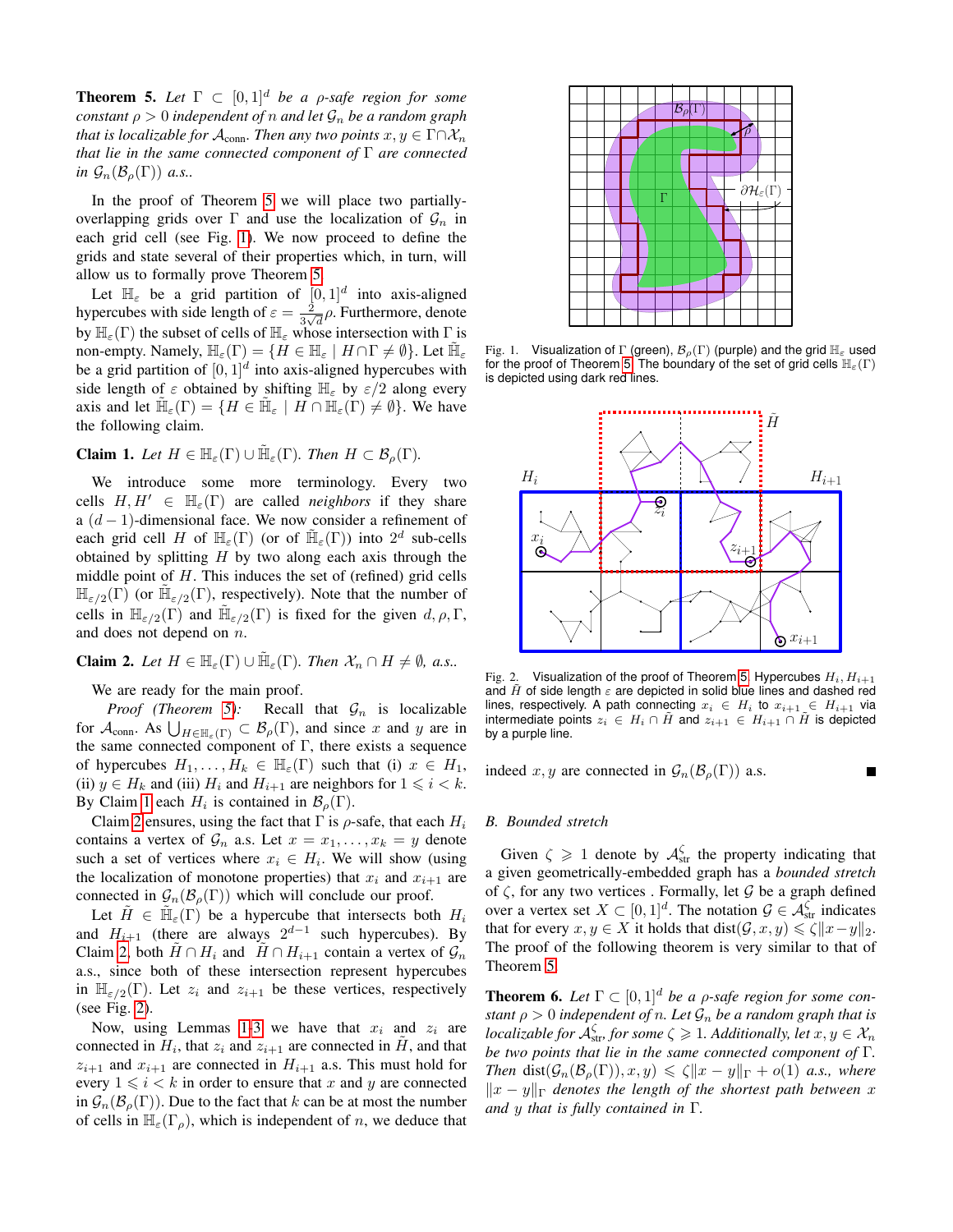# <span id="page-5-0"></span>VI. APPLICATION TO SAMPLING-BASED MOTION PLANNING

We now move to the setting of motion planning in which a robot operates in the configuration space  $C = [0, 1]^d$ , and whose free space is denoted by  $\mathcal{F} \subseteq \mathcal{C}$ . Recall that the problem consists of finding a continuous path between two configurations (points)  $s, t \in \mathcal{F}$ , that is fully contained in  $\mathcal{F}$ .

The reason why we cannot apply results on RGGs to motion planning directly is that F is not the full hypercube  $[0, 1]^d$  but rather could be a geometrically and topologically very complicated subset of this hypercube. However, the localizationtessellation approach that we have devised enables us to fairly directly adapt results from the theory of RGGs to this more involved setting, as we do in this section.

Specifically, we start by introducing the Soft-PRM algorithm and Embedded-PRM algorithms which are extensions of SRGG and REGG to the setting of motion planning. We remark that Soft-PRM is very similar to a technique that was studied experimentally by McMahon et al. [\[43\]](#page-9-27); here we provide theoretical analysis for it. We then continue to provide proofs for probabilistic completeness and asymptotic optimality of these methods.

## *A. Motion-planning algorithms*

We introduce the Soft-PRM algorithm. The description of PRM and Embedded-PRM immediately follow, as they are special cases of Soft-PRM. Recall that SRGG is defined for a connection radius  $r_n$  and the function  $\phi_n : \mathbb{R}^+ \to [0, 1]$ : two vertices  $x, y \in \mathcal{X}_n$  for which  $||x - y||_2 \le r_n$  are connected with an edge with probability  $\phi_n(\Vert x - y \Vert_2)$ .

We use the following standard procedures:  $\text{sample}(n)$ returns  $n$  configurations that are sampled uniformly and randomly from C; nearest\_neighbors $(x, V, r)$  returns all the configurations from  $V$  that are found within a distance of r from x; collision free(x, y) tests whether the straight-line segment connecting x and y is contained in  $\mathcal{F}$ ; random\_variable() selects uniformly at random a real number in the range  $[0, 1]$ .

The *preprocessing phase* of Soft-PRM is described in Alg. [1.](#page-5-1) In lines 1-4,  $n$  configurations are sampled (note that this slightly differs from some PRM descriptions in which the samples are assumed to be collision free) and for each sample, Soft-PRM retrieves the neighboring samples which are within a distance of at most  $r_n$  from it. For each sample point x and each candidate neighbor  $y$  it decides with probability  $\phi_n(\Vert x - y \Vert_2)$  whether to attempt the connection (lines 5-6). If this is the case, the edge  $(x, y)$  is tested for being collision free (line 7), and added accordingly to  $E$ .

The (standard) PRM and Embedded-PRM are identical to Alg. [1](#page-5-1) using the parameters  $r_n$  and  $\phi_n = 1$  for PRM and  $r_n = \infty$  and  $\phi_n = p_n$  for Embedded-PRM. Note that in the implementation of Embedded-PRM there is no need to maintain a nearest-neighbor data structure (line 3) as every pair of vertices  $x, y \in \mathcal{X}_n$  is chosen with probability  $p_n$ .

In the *query stage* each of the three algorithms is given two configurations  $s, t$ , which are then connected to

<span id="page-5-1"></span>

| <b>Algorithm 1</b> Soft-PRM $(n, r_n, \phi_n)$                                                                     |
|--------------------------------------------------------------------------------------------------------------------|
| 1: $V \leftarrow \{x_{\text{init}}\} \cup \text{sample}(n); E \leftarrow \emptyset; \mathcal{G} \leftarrow (V, E)$ |
| 2: for all $x \in V$ do                                                                                            |
| $U \leftarrow$ nearest_neighbors $(x, V, r_n)$<br>3:                                                               |
| for all $y \in U$ do<br>4:                                                                                         |
| $\xi \leftarrow$ random_variable()<br>5:                                                                           |
| if $\xi \leqslant \phi_n(\ x-y\ _2)$ then<br>6:                                                                    |
| <b>if</b> collision free $(x, y)$ then<br>7:                                                                       |
| $E \leftarrow E \cup (x, y)$<br>8:                                                                                 |
| return $G$                                                                                                         |

their neighbors in the underlying roadmap by executing nearest\_neighbors with the connection radius  $r_{query} =$  $\gamma \left(\frac{\log n}{n}\right)^{1/d}$ , where  $\gamma > \gamma^* = 2(2d\theta_d)^{-1/d}$ . Naturally, every connection is tested for collision. Finally, the underlying graph is searched for the shortest path from  $s$  to  $t$  and the respective path in  $F$  is returned (if exists).

**Observation 1.** Denote by  $\mathcal{G}_n$  the Soft-PRM roadmap pro*duced for n samples and the connection radius*  $r_n$ *. Then*  $\mathcal{G}_n = \mathcal{G}_n^{\text{soft}}(\mathcal{X}_n; r_n; \phi_n) \cap \mathcal{F}$ . The same applies for the relation *of the underlying roadmaps of* PRM*,* Embedded PRM*, and RGG, REGG, respectively.*

## *B. Probabilistic completeness*

Let  $(F, s, t)$  be a motion-planning problem that consists of the free space  $\mathcal{F} \subset [0,1]^d$ , and  $s, t \in \mathcal{F}$  are the start and target configurations, respectively. We provide the definition of *probabilistic completeness* and state the conditions under which the aforementioned algorithms posses this property.

**Definition 6** [\[31\]](#page-9-0). Let  $\sigma : [0, 1] \rightarrow \mathcal{F}$  be a continuous path, and let  $\delta > 0$ . The path  $\sigma$  is  $\delta$ -robust if  $\mathcal{B}_{\delta}(\sigma) \subseteq \mathcal{F}$ .

**Definition 7** [\[31\]](#page-9-0). A motion-planning problem  $(\mathcal{F}, s, t)$  is  $\delta$ *robustly feasible* if there exists a  $\delta$ -robust path  $\sigma$  connecting s to t, for some fixed  $\delta > 0$ .

Definition 8 [\[31\]](#page-9-0). A planner ALG is probabilistically complete if for any robustly-feasible  $(\mathcal{F}, s, t)$ , the probability that ALG finds a solution with n samples converges to 1 as  $n$  tends to  $\infty$ .

<span id="page-5-2"></span>Lemma 4. *Let* ALG ∈ {PRM, Soft-PRM, Embedded-PRM} *with a selection of parameters for which the corresponding random graph*  $\mathcal{G}_n$  *be* localizable for connectivity. Then ALG *is probabilistically complete.*

*Proof:* Suppose that  $(\mathcal{F}, s, t)$  is robustly feasible. By definition, there exists a path  $\sigma$  connecting s to t and  $\delta > 0$ for which  $\mathcal{B}_{\delta}(\sigma) \subseteq \mathcal{F}$ .

Let  $\delta' := \delta/2$  and let  $\Gamma := \mathcal{B}_{\delta'}(\sigma)$ . Note that  $s, t \in \Gamma$  and also  $\mathcal{B}_{\delta}(\Gamma) = \mathcal{B}_{\delta}(\sigma) \subseteq \mathcal{F} \subset [0,1]^d$ , which implies that  $\Gamma$  is  $\delta'$ -safe. By the fact that ALG is localizable for connectivity, and by Theorem [5,](#page-4-0) we have that for every  $x, y \in \mathcal{X}_n \cap \Gamma$  it follows that  $x, y$  are connected in  $\mathcal{G}_n(\mathcal{B}_{\delta'}(\Gamma))$  a.s.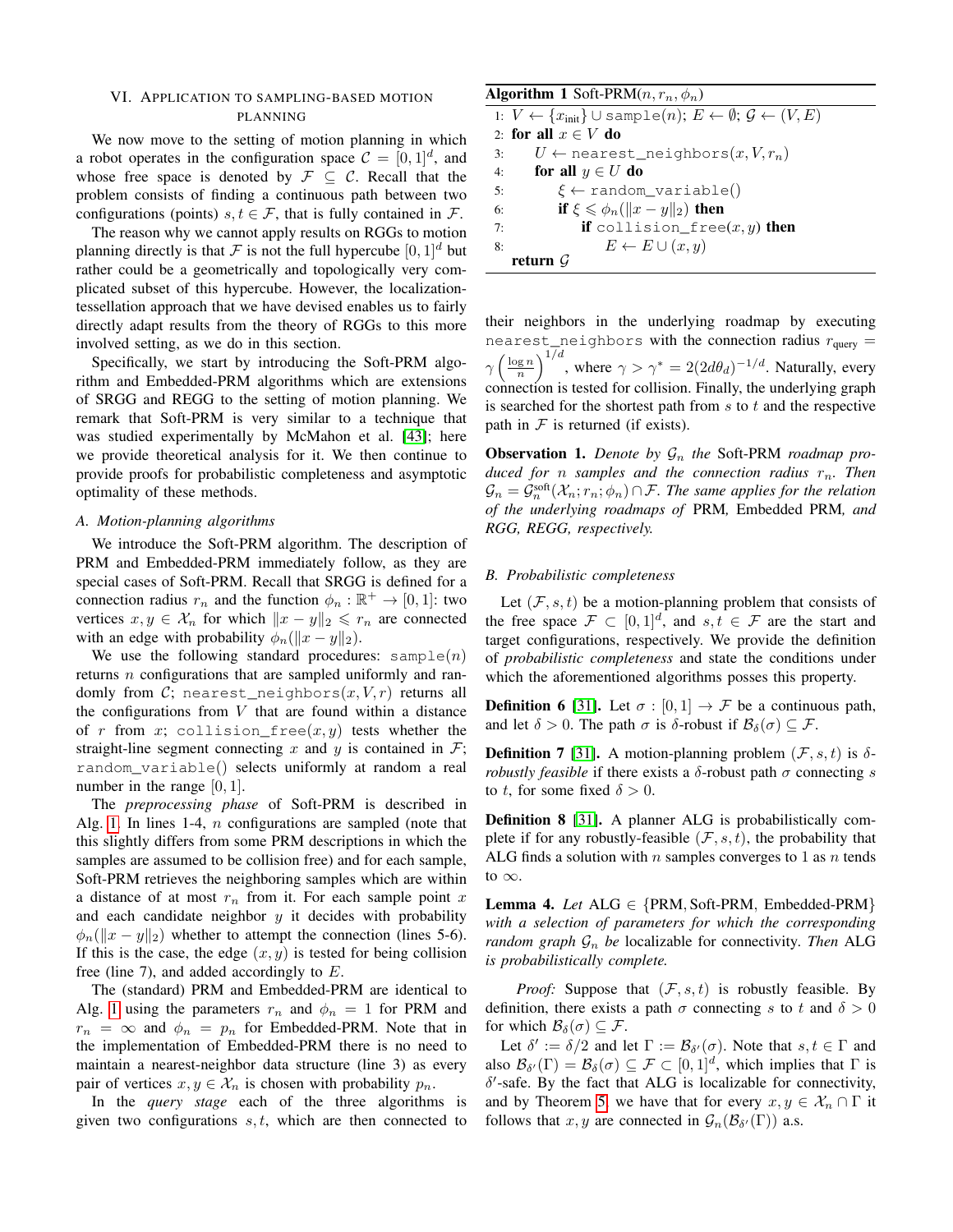It remains to show that during the query stage s and  $t$ are connected to  $\mathcal{G}_n(\mathcal{B}_{\delta'}(\Gamma))$ . It is not hard to verify that  $\mathcal{X}_n \cap \mathcal{B}_{r_{\text{query}}}(s) \neq \emptyset, \mathcal{X}_n \cap \mathcal{B}_{r_{\text{query}}}(t) \neq \emptyset$ , a.s., which implies connectivity.

<span id="page-6-1"></span>**Theorem 7.** *Recall that*  $\gamma^* = 2(2d\theta_d)^{-1/d}$  *and that*  $d \ge 2$ *. Then the following algorithms are probabilistically complete:*

(i) PRM(
$$
r_n
$$
), where  $r_n = \gamma \left(\frac{\log n}{n}\right)^{1/d}$ , for  $\gamma > \gamma^*$ ;

- (ii) Soft-PRM( $r_n$ ;  $\phi_n$ ), where  $r_n = \gamma \left(\frac{\log n}{n}\right)^{1/d}$ , for  $\gamma = \alpha \gamma^*$ ,  $\alpha > (d+1)^{1/d}$ , and  $\phi_n(z) = 1 - z/r_n$ , *for any*  $z \in \mathbb{R}^+$ ;
- (iii) Embedded-PRM( $p_n$ ), where  $p_n = \omega \left( \frac{\log^d n}{n} \right)$ .

Item (i) results from combining Theorem [1](#page-2-3) with the localization lemma for RGGs (i.e., Lemma [1\)](#page-3-1), and Lemma [4.](#page-5-2) Items (ii), (iii) similarly follow.

Remark 1. The connection radius in (i) is smaller by a factor of  $2^{-1/d}$  than the one obtained by Janson et al. [\[29\]](#page-8-3), and smaller by a factor of  $2^{-1/d} (d+1)^{-1/d}$  than the connection radius proposed by Karaman and Frazzoli [\[31\]](#page-9-0) when no obstacles are present. We also mention that, similarly to these two works,  $r_n$  can be reduced by a factor of  $|\mathcal{F}|^{1/d}$ , with a slight modification to Theorem [5.](#page-4-0) Then the following algorithms are probabilistically complete:<br>
(i) PRM( $r_n$ ), where  $r_n = \gamma \left(\frac{\log n}{n}\right)^{1/4}$ , for  $\gamma > \gamma^*$ ;<br>
(ii) Soft-PRM  $(r_n;\phi_n)$ , where  $r_n = \gamma \left(\frac{\log n}{n}\right)^{1/4}$ , for  $\gamma > \gamma^*$ ;<br>  $\gamma = \alpha \gamma^*, \alpha > (d+1)^{1/4},$ 

#### *C. Asymptotic (near-)optimality*

Given a path  $\sigma$  denote its length by  $|\sigma|$ . We define the property of asymptotic near-optimality and state the conditions under which PRM and Embedded-PRM have this property.

**Definition 9.** Suppose that  $(\mathcal{F}, s, t)$  is robustly feasible. A path  $\sigma^*$  connecting s to t is *robustly optimal* if it is a shortest path for which the following holds: for any  $0 < \varepsilon$  there exists a  $\delta$ robust path  $\sigma$  such that  $|\sigma| \leq (1+\varepsilon)|\sigma^*|$  for some fixed  $\delta > 0$ .

Definition 10. A sampling-based planner ALG is *asymptotically*  $\zeta$ -*optimal*, for a given  $\zeta \geq 1$ , if for every robustlyfeasible problem  $(\mathcal{F}, s, t)$  it follows that  $|\sigma_n| \leq \zeta |\sigma^*| + o(1)$ a.s., where  $\sigma_n$  denotes the solution returned by ALG with n samples. A planner that is asymptotically 1-optimal is simply called *asymptotically optimal*.

**Theorem 8.** *For*  $d \geq 2$  *we have the following results:* 

(i) PRM $(r_n)$  *is asymptotically*  $\zeta$ *-optimal for*  $r_n$  =  $\gamma \left(\frac{\log n}{n}\right)^{1/d}$ , where  $\gamma > \gamma^*$ , and some constant  $\zeta$ ; (ii) Embedded  $PRM(p_n)$  *is asymptotically optimal for*  $p_n = \omega\left(\frac{\log^d n}{n}\right);$ 

The proof of this theorem is similar in nature to that of Theorem [7](#page-6-1) (but follows from Theorem [3](#page-2-8) for (i) and Theorem [4](#page-2-9) for (ii)), and hence omitted due to lack of space.

#### VII. EVALUATION

<span id="page-6-0"></span>In this section we present experiments demonstrating the behavior of RGGs and SRGGs in the absence and in the presence of obstacles. We then proceed to compare the Soft-PRM

<span id="page-6-2"></span>

<span id="page-6-3"></span>Fig. 3. (a) Connectivity and (b) stretch in the absence of obstacles.

we use the minimal parameters that are required in order to ensure connectivity. For our experiments we used the Open Motion Planning Library (OMPL) [\[66\]](#page-10-10) with Randomly Transformed Grids (RTG) [\[2\]](#page-8-24) as our nearest-neighbor (NN) data structure. RTG were shown to outperform other NN libraries for several motion-planning algorithms [\[33\]](#page-9-28). All experiments were run on a 2.8GHz Intel Core i7 processor with 8GB of memory. Results are averaged over 100 runs, and computed for dimensions  $d = 2, 6, 9$  and 12. Additionally, when results for different dimensions behave similarly, we present only plots for  $d = 2$  and  $d = 12$ .

Connectivity and stretch in the unit cube. We begin by reporting the number of nodes that are *not* in the largest connected component (CC) for RGG and SRGG in the absence of obstacles. Clearly, when the graph is connected, this number is zero. One can see (Fig. [3a\)](#page-6-2) that as the number of nodes increases, the number of nodes not in the largest CC approaches zero. Additionally, the two models exhibit very similar trends.

We continue to asses how increasing the number of nodes affects the stretch of the graphs. For each such  $n$ , we sampled  $m = 50$  vertices and computed the stretch for every pair of sampled vertices. We then report on the maximal stretch obtained among all  $O(m^2)$  pairs of nodes which gives a rough approximation of the average stretch of the graph. Results are depicted in Fig. [3b.](#page-6-3) Observe that typically the stretch decreases as the number of nodes increases and that RGG and SRRG behave very similarly. Notice that each point along the plot is an average of 100 different runs. In addition, the RGG's used for each time-step are independent. Thus, it is probable that a graph drawn with  $n_1$  vertices is connected while a graph drawn with  $n_2 > n_1$  vertices is disconnected.

Connectivity and stretch of RGGs in general domains. The set of experiments come to demonstrate Theorems [5](#page-4-0) and [6.](#page-4-5) Namely, that the asymptotic behavior of RGGs with respect to connectivity and stretch is maintained in the presence of obstacles. We constructed the following toy-scenario where we subdivided the d-dimensional unit hypercube by halfing it along each axis. In the center of each one of the  $2<sup>d</sup>$  sub-cubes, we inserted an axis-aligned hypercube as an obstacle. The size of the obstacle was chosen such that the obstacles covered 25% of the unit hypercube. See Figure [4](#page-7-1) for a visualization in two and three dimensions.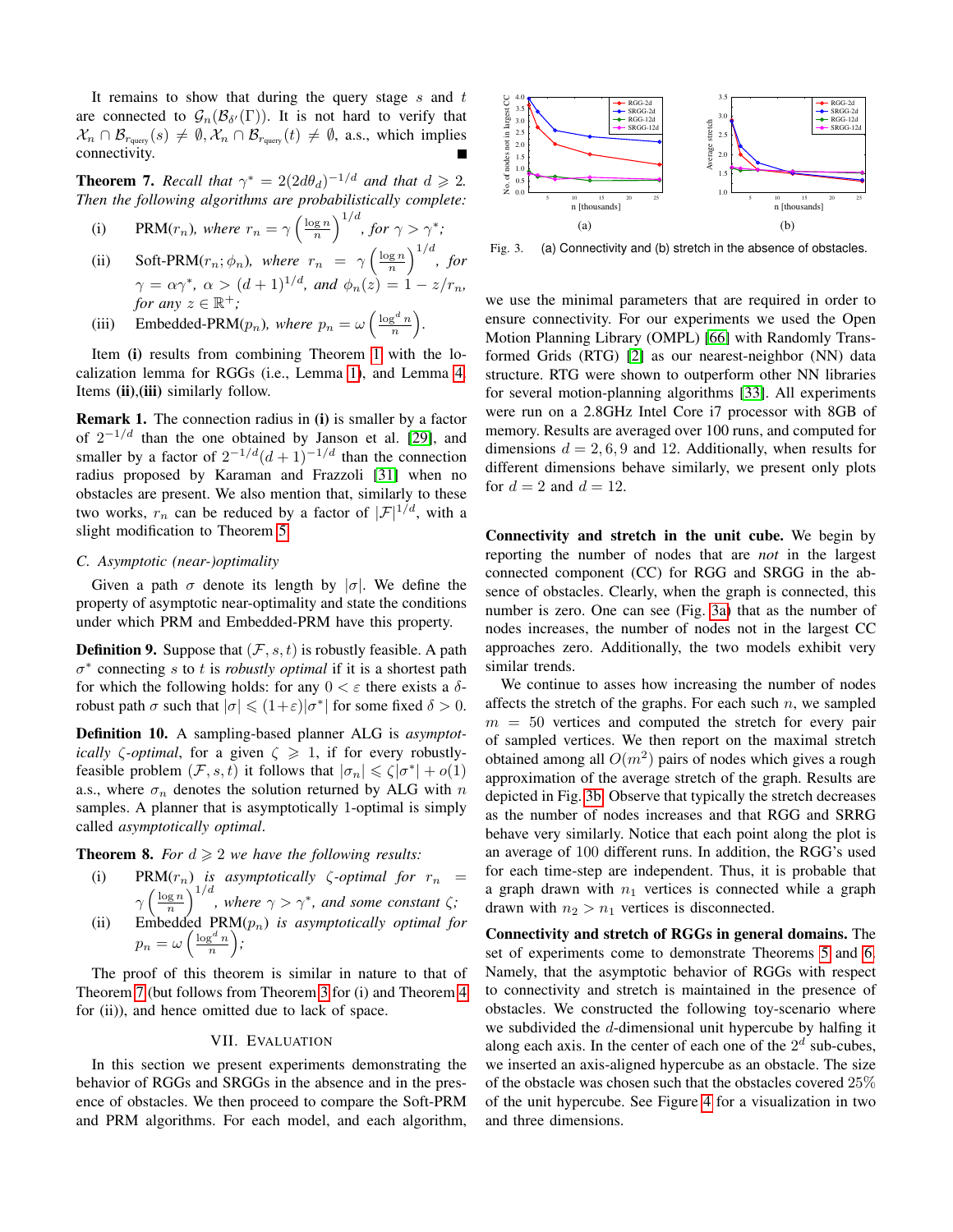

<span id="page-7-1"></span>Fig. 4. Visualization of toy scenario for (a) two and (b) three dimensions. Obstacles are depicted in blue.



<span id="page-7-2"></span>Fig. 5. (a) Connectivity and (b) stretch for RGGs in the toy scenarios.

We report on the results for RGGs (Fig. [5\)](#page-7-2) and note that similar results were observed for SRGGs. Stretch was computed between the origin  $(0, \ldots, 0)$  and the center  $(0.5, \ldots, 0.5)$ . Observe that for all dimensions, the graph is asymptotically connected and the stretch tends to one.

Motion-planning algorithms. Finally, we compare PRM and Soft-PRM as sampling-based planners for rigid-body motion planning on the Home scenario (Fig. [6b\)](#page-7-3) provided by the OMPL distribution.This six-dimensional configuration space, SE3, includes both translational and rotational degrees of freedom. Thus, it is not clear if the theoretic results presented in this paper still hold in this non-Euclidean space.

To apply the results, a key question one has to address is how to choose the connection radius when using a non-Euclidean metric. Let  $x$  be a point sufficiently far from the boundary and let  $r_n = \gamma (\log n/n)^{1/d}$  be the connection radius used. When using the Euclidean metric, the average number of neighbors of x is  $nbr(n) = (2^{d-1}/d) \cdot \log n$ . Thus, for each value of  $n$ , we sampled 100 random points and, for each one, computed the radius r for which the point had  $n b r(n)$ neighbors. Finally, we used the average value over all such points in the experiments. Fig. 4. View the state of the state of the state of the state of the state of the state of the state of the state of the state of the state of the state of the state of the state of the state of the state of the state of

Figure [6a](#page-7-4) presents the cost of the solution produced by each algorithm as a function of the running time. Similar to the previous tests, both algorithms exhibit similar behavior, and the cost obtained approaches the optimum as the number of nodes increases.

#### VIII. DISCUSSION

<span id="page-7-0"></span>We conclude this paper by describing a connection between Soft-PRM and approximate *nearest-neighbor (NN) search* in sampling-based motion planning. We then proceed to describe

<span id="page-7-4"></span>

<span id="page-7-3"></span>Fig. 6. (a) Average quality obtained by the PRM and Soft-PRM algorithms as a function of the running times in the Home scenario (b). Error bars in (a) denote the 20'th and 80'th percentile. Cost is normalized such that the unit cost represents the optimum.

Approximate NN search in motion planning. NN search is a key ingredient in the implementation of sampling-based planners (see, e.g., line 3 in Alg. [1\)](#page-5-1). Typically, exact NN computation, where all the neighbors of a query point in a given area are reported, tends to be slow in high dimensions, due to the "curse of dimensionality" [\[26\]](#page-8-25). Thus, most implementations of motion planners involve approximate NN libraries (see, e.g., [\[7,](#page-8-26) [33,](#page-9-28) [45\]](#page-9-29)), which are only guaranteed to return a subset of the neighbors of a given query point (see, e.g., [\[2,](#page-8-24) [10,](#page-8-27) [19,](#page-8-28) [28\]](#page-8-29)).

However, existing proofs of probabilistic completeness and asymptotic optimality of standard planners (see, e.g., [\[29,](#page-8-3) [31,](#page-9-0) [32\]](#page-9-5)) assume that NNs are computed exactly. Without these assumptions, the proofs no longer hold (although it may be possible to modify them to take this into account).

The analysis given in this paper bridges this gap: PRM, when implemented with approximate NN search, can be modeled as a Soft-PRM. Thus, the former algorithm is probabilistically complete by using the probabilistic completeness of the latter (see Theorem [7\)](#page-6-1).

Future work. The literature of RGGs is rich and encompasses many models which were not addressed in this work due to lack of space (see, e.g., [\[12,](#page-8-20) [9,](#page-8-19) [68\]](#page-10-9)). Such models can be used to analyze existing planners and might lead to the development of novel planners.

In this work our focus was on Euclidean configuration spaces and the standard Euclidean distance. We mention that several works on RGGs consider different metrics in the Euclidean space (see, e.g., [\[5,](#page-8-12) [49\]](#page-9-19)). Such results can be imported to the setting of motion planning using our framework, with slight modification of the proofs.

Perhaps a more urgent issue involves the analysis of exiting planners in complex configuration spaces. To the best of our knowledge the behavior of standard planners such as PRM and RRT\* is not well understood for non-Euclidean spaces, even for the simple case of a rigid-body robot translating and rotating in a three-dimensional workspace. We believe that several results involving RGGs in complex domains can shed light on this question. For instance, Penrose [\[48\]](#page-9-18) considers the case where points are sampled on a torus, whereas Penrose and Yukich [\[54\]](#page-9-30) study the setting of points on a manifold embedded in Euclidean space.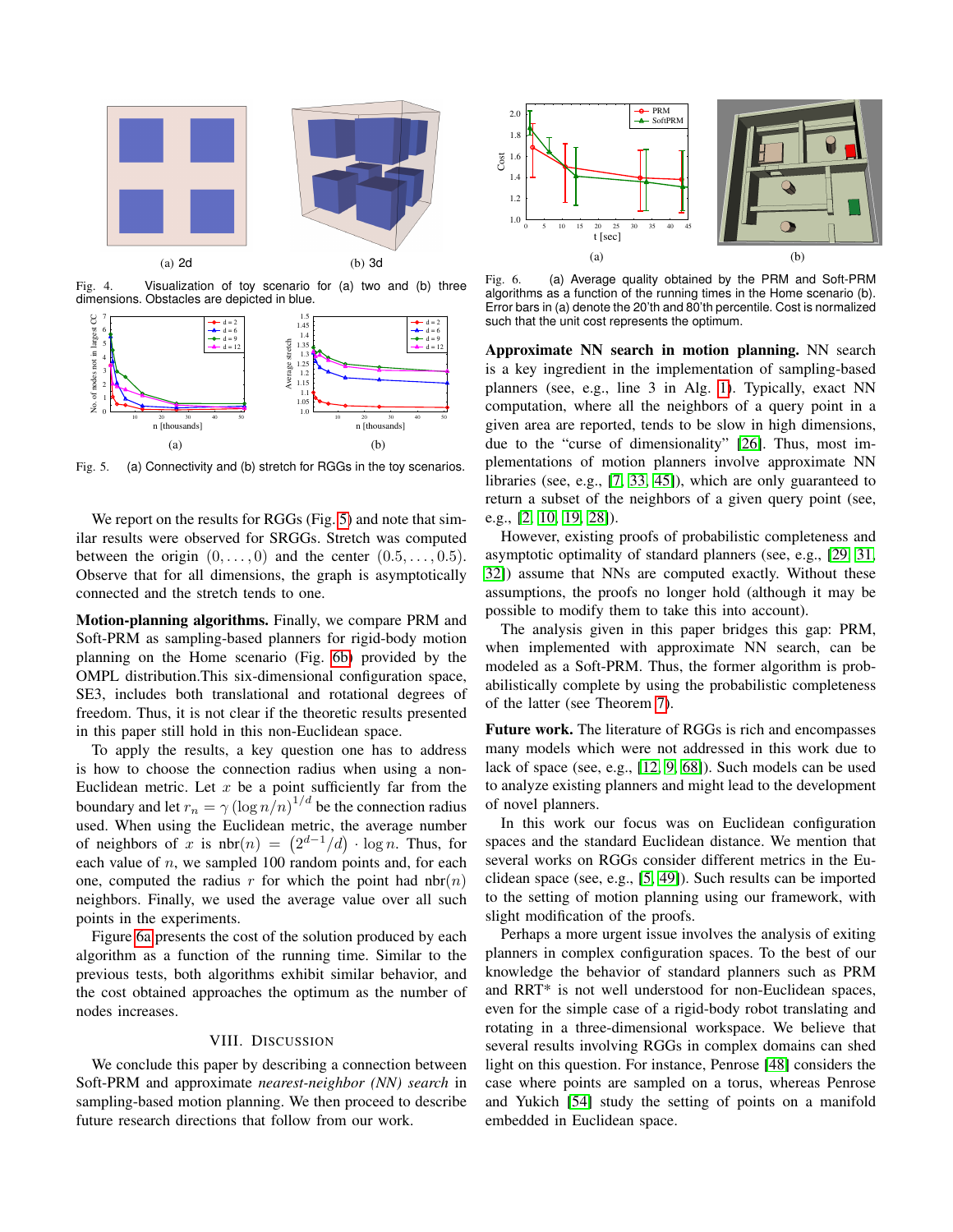#### REFERENCES

- <span id="page-8-22"></span>[1] R. R. Abhay G. Bhatt. On a random directed spanning tree. *Advances in Applied Probability*, 36(1):19–42, 2004.
- <span id="page-8-24"></span>[2] D. Aiger, H. Kaplan, and M. Sharir. Reporting neighbors in high-dimensional Euclidean space. *SIAM J. Comput.*, 43(4):1363–1395, 2014.
- <span id="page-8-7"></span>[3] R. Alterovitz, S. Patil, and A. Derbakova. Rapidlyexploring roadmaps: Weighing exploration vs. refinement in optimal motion planning. In *IEEE International Conference on Robotics and Automation (ICRA)*, pages 3706–3712, 2011.
- <span id="page-8-5"></span>[4] N. M. Amato, O. B. Bayazit, L. K. Dale, C. Jones, and D. Vallejo. OBPRM: A obstacle-based PRM for 3D workspaces. In *International Workshop on the Algorithmic Foundations of Robotics (WAFR)*, pages 155–168, 1998.
- <span id="page-8-12"></span>[5] M. J. Appel and R. P. Russo. The connectivity of a graph on uniform points on  $[0,1]^d$ . *Statistics & Probability Letters*, 60(4):351–357, 2002.
- <span id="page-8-8"></span>[6] O. Arslan and P. Tsiotras. Use of relaxation methods in sampling-based algorithms for optimal motion planning. In *IEEE International Conference on Robotics and Automation (ICRA)*, pages 2413–2420, 2013.
- <span id="page-8-26"></span>[7] S. Arya, D. M. Mount, N. S. Netanyahu, R. Silverman, and A. Y. Wu. An optimal algorithm for approximate nearest neighbor searching in fixed dimensions. *J. ACM*, 45(6):891–923, 1998.
- <span id="page-8-18"></span>[8] A. Bagchi and S. Bansal. Nearest-neighbor graphs on random point sets and their applications to sensor networks. In *ACM Symposium on Principles of Distributed Computing*, pages 434–434, New York, NY, USA, 2008. ACM.
- <span id="page-8-19"></span>[9] P. N. Balister, B. Bollobás, A. Sarakar, and M. Walters. A critical constant for the k-nearest-neighbour model. *Advances in Applied Probability*, 41(1):1–12, 2009.
- <span id="page-8-27"></span>[10] J. L. Bentley. Multidimensional binary search trees used for associative searching. *Commun. ACM*, 18:509–517, 1975.
- <span id="page-8-14"></span>[11] M. Bradonjic, R. Elsässer, T. Friedrich, T. Sauerwald, and A. Stauffer. Efficient broadcast on random geometric graphs. In *ACM-SIAM Symposium on Discrete Algorithms (SODA)*, pages 1412–1421, 2010.
- <span id="page-8-20"></span>[12] N. Broutin, L. Devroye, N. Fraiman, and G. Lugosi. Connectivity threshold of bluetooth graphs. *Random Struct. Algorithms*, 44(1):45–66, 2014.
- <span id="page-8-1"></span>[13] J. Canny. *The complexity of robot motion planning*. MIT press, 1988.
- <span id="page-8-0"></span>[14] H. Choset, K. Lynch, S. Hutchinson, G. Kantor, W. Burgard, L. E. Kavraki, and S. Thrun. *Principles of Robot Motion: Theory, Algorithms, and Implementations*. MIT Press, 2005.
- <span id="page-8-15"></span>[15] J. Díaz, D. Mitsche, G. Perarnau, and X. P. Giménez. On the relation between graph distance and Euclidean distance in random geometric graphs. *Advances in*

*Applied Probability*, 2015. to appear.

- <span id="page-8-9"></span>[16] A. Dobson and K. E. Bekris. Sparse roadmap spanners for asymptotically near-optimal motion planning. *International Journal of Robotics Research*, 33(1):18–47, 2014.
- <span id="page-8-23"></span>[17] D. P. Dubhashi and A. Panconesi. *Concentration of measure for the analysis of randomized algorithms*. Cambridge University Press, 2009.
- <span id="page-8-16"></span>[18] R. B. Ellis, J. L. Martin, and C. Yan. Random geometric graph diameter in the unit ball. *Algorithmica*, 47(4):421– 438, 2007.
- <span id="page-8-28"></span>[19] J. H. Friedman, J. L. Bentley, and R. A. Finkel. An algorithm for finding best matches in logarithmic expected time. *ACM Trans. Math. Softw.*, 3(3):209–226, 1977.
- <span id="page-8-17"></span>[20] T. Friedrich, T. Sauerwald, and A. Stauffer. Diameter and broadcast time of random geometric graphs in arbitrary dimensions. *Algorithmica*, 67(1):65–88, 2013.
- <span id="page-8-21"></span>[21] A. Frieze and W. Pegden. Traveling in randomly embedded random graphs. *arXiv:1411.6596*, 2014.
- <span id="page-8-2"></span>[22] J. D. Gammell, S. S. Srinivasa, and T. D. Barfoot. Batch informed trees (BIT\*): Sampling-based optimal planning via the heuristically guided search of implicit random geometric graphs. In *IEEE International Conference on Robotics and Automation (ICRA)*, pages 3067–3074, 2015.
- <span id="page-8-6"></span>[23] R. Geraerts and M. H. Overmars. Creating high-quality paths for motion planning. *International Journal of Robotics Research*, 26(8):845–863, 2007.
- <span id="page-8-11"></span>[24] E. N. Gilbert. Random plane networks. *Journal of the Society for Industrial & Applied Mathematics*, 9(4):533– 543, 1961.
- <span id="page-8-13"></span>[25] P. Gupta and P. Kumar. Critical power for asymptotic connectivity in wireless networks. In W. M. McEneaney, G. Yin, and Q. Zhang, editors, *Stochastic Analysis, Control, Optimization and Applications*, Systems & Control: Foundations & Applications, pages 547–566. Birkhuser Boston, 1999.
- <span id="page-8-25"></span>[26] S. Har-Peled, P. Indyk, and R. Motwani. Approximate nearest neighbor: Towards removing the curse of dimensionality. *Theory of Computing*, 8(1):321–350, 2012.
- <span id="page-8-4"></span>[27] D. Hsu, J.-C. Latombe, and R. Motwani. Path planning in expansive configuration spaces. *International Journal of Computational Geometry and Applications*, 9(4/5), 1999.
- <span id="page-8-29"></span>[28] P. Indyk and R. Motwani. Approximate nearest neighbors: Towards removing the curse of dimensionality. In *ACM Symposium on the Theory of Computing (STOC)*, pages 604–613, 1998.
- <span id="page-8-3"></span>[29] L. Janson, E. Schmerling, A. A. Clark, and M. Pavone. Fast marching tree: A fast marching sampling-based method for optimal motion planning in many dimensions. *International Journal of Robotics Research*, 34(7):883– 921, 2015.
- <span id="page-8-10"></span>[30] S. Karaman and E. Frazzoli. Optimal kinodynamic motion planning using incremental sampling-based methods. In *IEEE Conference on Decision and Control (CDC)*, pages 7681–7687, 2010.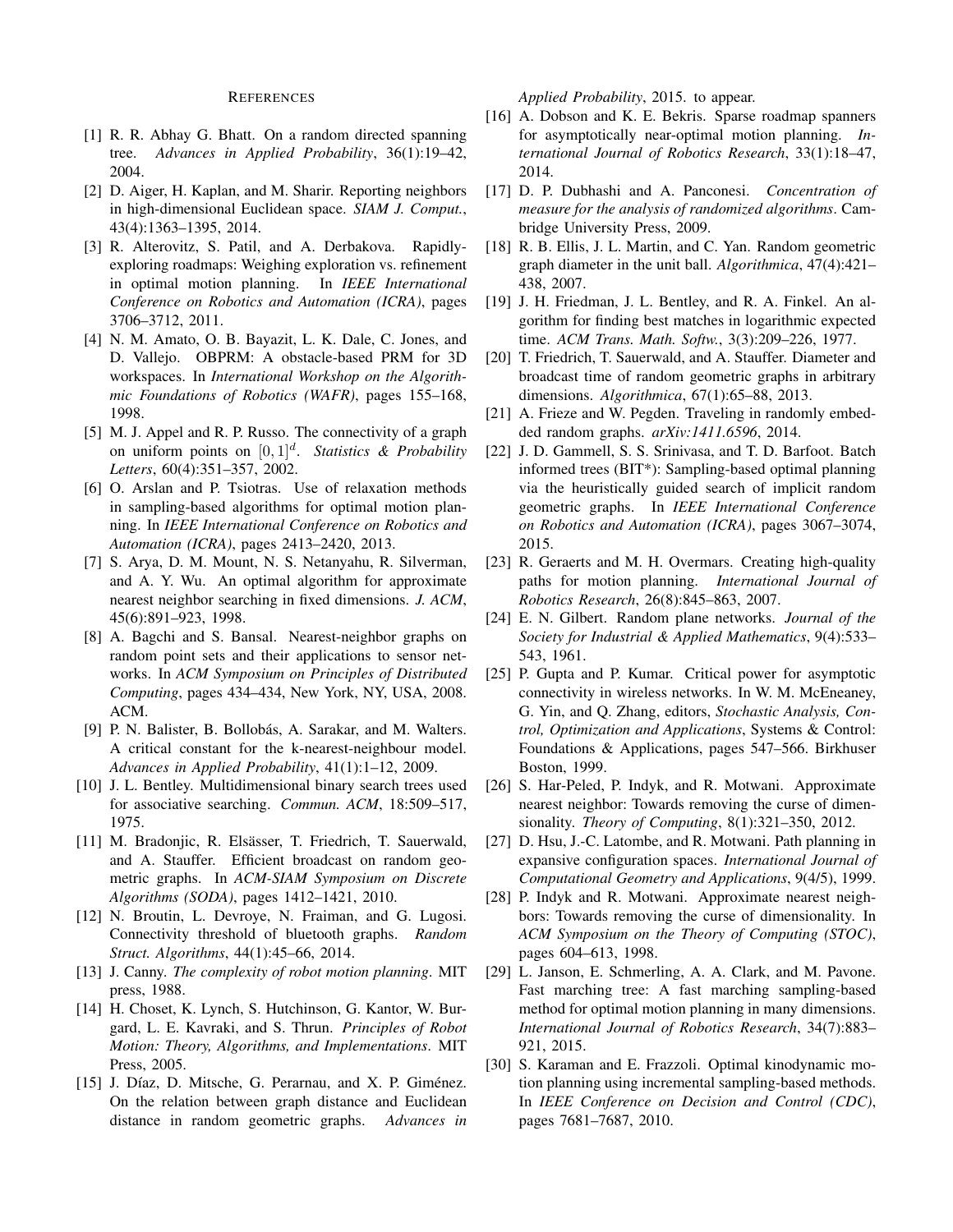- <span id="page-9-0"></span>[31] S. Karaman and E. Frazzoli. Sampling-based algorithms for optimal motion planning. *International Journal of Robotics Research*, 30(7):846–894, 2011.
- <span id="page-9-5"></span>[32] L. E. Kavraki, P. Svestka, J.-C. Latombe, and M. H. Overmars. Probabilistic roadmaps for path planning in high dimensional configuration spaces. *IEEE Transactions on Robotics*, 12(4):566–580, 1996.
- <span id="page-9-28"></span>[33] M. Kleinbort, O. Salzman, and D. Halperin. Efficient high-quality motion planning by fast all-pairs r-nearestneighbors. In *IEEE International Conference on Robotics and Automation (ICRA)*, pages 2985–2990, 2015.
- <span id="page-9-17"></span>[34] G. Kozma, Z. Lotker, and G. Stupp. On the connectivity threshold for general uniform metric spaces. *Information Processing Letters*, 110(10):356–359, 2010.
- <span id="page-9-6"></span>[35] J. J. Kuffner and S. M. LaValle. RRT-Connect: An efficient approach to single-query path planning. In *IEEE International Conference on Robotics and Automation (ICRA)*, pages 995–1001, 2000.
- <span id="page-9-14"></span>[36] A. M. Ladd and L. E. Kavraki. Fast tree-based exploration of state space for robots with dynamics. In *Algorithmic Foundations of Robotics*, pages 297–312, 2004.
- <span id="page-9-1"></span>[37] J.-C. Latombe. *Robot Motion Planning*. Kluwer Academic Publishers, Norwell, MA, USA, 1991.
- <span id="page-9-2"></span>[38] S. M. LaValle. *Planning Algorithms*. Cambridge University Press, Cambridge, U.K., 2006.
- <span id="page-9-15"></span>[39] Y. Li, Z. Littlefield, and K. E. Bekris. Sparse methods for efficient asymptotically optimal kinodynamic planning. In *Algorithmic Foundations of Robotics*, pages 263–282, 2014.
- <span id="page-9-7"></span>[40] J.-M. Lien, S. L. Thomas, and N. M. Amato. A general framework for sampling on the medial axis of the free space. In *IEEE International Conference on Robotics and Automation (ICRA)*, pages 4439–4444, 2003.
- <span id="page-9-12"></span>[41] Z. Littlefield, Y. Li, and K. E. Bekris. Efficient samplingbased motion planning with asymptotic near-optimality guarantees for systems with dynamics. In *IEEE/RSJ International Conference on Intelligent Robots and Systems (IROS)*, pages 1779–1785, 2013.
- <span id="page-9-8"></span>[42] R. Luna, I. A. Şucan, M. Moll, and L. E. Kavraki. Anytime solution optimization for sampling-based motion planning. In *IEEE International Conference on Robotics and Automation (ICRA)*, pages 5053–5059, 2013.
- <span id="page-9-27"></span>[43] T. McMahon, S. A. Jacobs, B. Boyd, L. Tapia, and N. M. Amato. Local randomization in neighbor selection improves PRM roadmap quality. In *IEEE/RSJ International Conference on Intelligent Robots and Systems (IROS)*, pages 4441–4448, 2012.
- <span id="page-9-21"></span>[44] D. Mitsche and G. Perarnau. On the treewidth and related parameters of random geometric graphs (stacs). In *International Symposium on Theoretical Aspects of Computer Science*, pages 408–419, 2012.
- <span id="page-9-29"></span>[45] M. Muja and D. G. Lowe. Fast approximate nearest neighbors with automatic algorithm configuration. In *International Conference on Computer Vision Theory and Applications (VISSAPP)*, pages 331–340. INSTICC

Press, 2009.

- <span id="page-9-22"></span>[46] S. Muthukrishnan and G. Pandurangan. Thresholding random geometric graph properties motivated by ad hoc sensor networks. *Journal of Computer and System Sciences*, 76(7):686–696, 2010.
- <span id="page-9-10"></span>[47] O. Nechushtan, B. Raveh, and D. Halperin. Samplingdiagram automata: A tool for analyzing path quality in tree planners. In *International Workshop on the Algorithmic Foundations of Robotics (WAFR)*, pages 285–301, 2010.
- <span id="page-9-18"></span>[48] M. D. Penrose. The longest edge of the random minimal spanning tree. *The annals of applied probability*, pages 340–361, 1997.
- <span id="page-9-19"></span>[49] M. D. Penrose. On k-connectivity for a geometric random graph. *Random Structures & Algorithms*, 15(2):145–164, 1999.
- <span id="page-9-20"></span>[50] M. D. Penrose. *Random geometric graphs*. Oxford University Press, 2003.
- <span id="page-9-23"></span>[51] M. D. Penrose. Connectivity of soft random geometric graphs. *arXiv:1311.3897*, 2013.
- <span id="page-9-24"></span>[52] M. D. Penrose and A. Wade. Random directed and on-line networks. In W. S. Kendall and I. Molchanov, editors, *New Perspectives in Stochastic Geometry*, pages 248–264. Oxford University Press, 2010.
- <span id="page-9-25"></span>[53] M. D. Penrose and A. R. Wade. Limit theorems for random spatial drainage networks. *Advances in Applied Probability*, 42(3):659–688, 2010.
- <span id="page-9-30"></span>[54] M. D. Penrose and J. E. Yukich. Limit theory for point processes in manifolds. *The Annals of Applied Probability*, 23(6):2161–2211, 2013.
- <span id="page-9-16"></span>[55] A. Perez, R. Platt, G. Konidaris, L. Kaelbling, and T. Lozano-Pérez. LQR-RRT\*: Optimal sampling-based motion planning with automatically derived extension heuristics. In *IEEE International Conference on Robotics and Automation (ICRA)*, pages 2537–2542, 2012.
- <span id="page-9-9"></span>[56] B. Raveh, A. Enosh, and D. Halperin. A little more, a lot better: Improving path quality by a path-merging algorithm. *IEEE Transactions on Robotics*, 27(2):365– 371, 2011.
- <span id="page-9-3"></span>[57] J. H. Reif. Complexity of the movers problem and generalization. In *IEEE Symposium on Foundations of Computer Science (FOCS)*, pages 421–427, 1979.
- <span id="page-9-4"></span>[58] O. Salzman and D. Halperin. Asymptotically nearoptimal RRT for fast, high-quality, motion planning. In *IEEE International Conference on Robotics and Automation (ICRA)*, pages 4680–4685, 2014.
- <span id="page-9-11"></span>[59] O. Salzman and D. Halperin. Asymptotically-optimal motion planning using lower bounds on cost. In *IEEE International Conference on Robotics and Automation (ICRA)*, pages 4167–4172, 2015.
- <span id="page-9-13"></span>[60] O. Salzman, D. Shaharabani, P. K. Agarwal, and D. Halperin. Sparsification of motion-planning roadmaps by edge contraction. *International Journal of Robotics Research*, 33(14):1711–1725, 2014.
- <span id="page-9-26"></span>[61] M. Schulte and C. Thaele. Central limit theorems for the radial spanning tree. *arXiv preprint arXiv:1412.7462*,